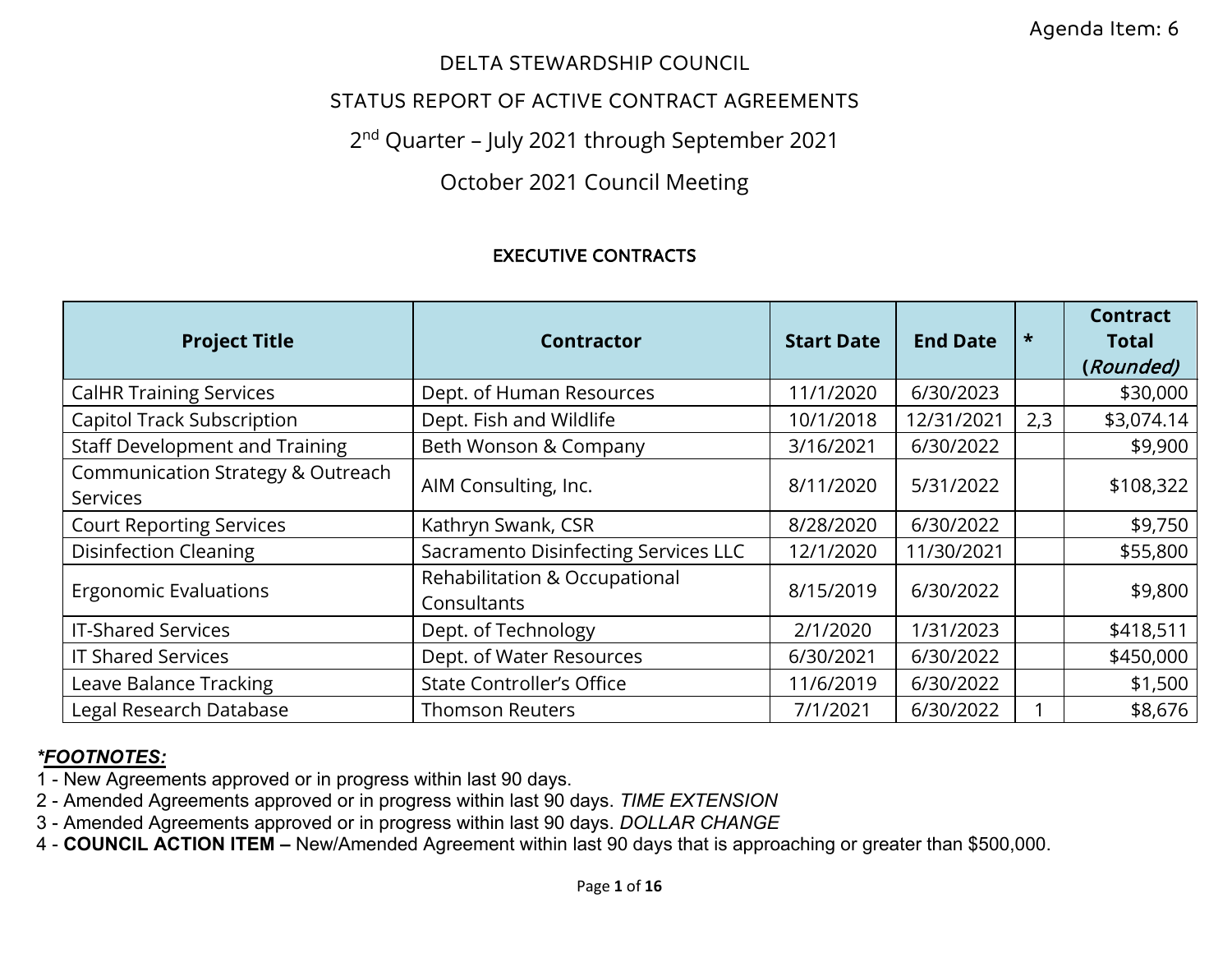| <b>Project Title</b>                                   | <b>Contractor</b>                        | <b>Start Date</b> | <b>End Date</b> | $\star$        | <b>Contract</b><br><b>Total</b><br>(Rounded) |
|--------------------------------------------------------|------------------------------------------|-------------------|-----------------|----------------|----------------------------------------------|
| <b>Moving Services</b>                                 | Wind Dancer Moving Company               | 1/1/2020          | 12/31/2022      | 3              | \$14,000                                     |
| <b>On-site Document Destruction</b><br><b>Services</b> | <b>Confidential Document Control LLC</b> | 10/1/2020         | 9/30/2022       | 2,3            | \$1,170                                      |
| <b>Training Services</b>                               | <b>CPS HR Consulting</b>                 | 10/1/2020         | 6/30/2022       |                | \$5,000                                      |
| Webcasting                                             | AGP Video, Inc.                          | 3/23/2020         | 9/30/2021       | $\overline{2}$ | \$169,000                                    |
| Webcasting                                             | AGP Video, Inc.                          | 10/1/2021         | 9/30/2022       |                | \$186,300                                    |
| <b>Court Reporting Services</b>                        | California Reporting LLC                 | 7/8/2021          | 7/30/2023       |                | \$49,999                                     |
| <b>Invoice Expedite Services</b>                       | <b>State Controller's Office</b>         | 7/1/2021          | 7/30/2024       |                | \$4500                                       |

### SCIENCE CONTRACTS

| <b>Project Title</b>                                       | <b>Contractor</b>                                        | <b>Start Date</b> | <b>End Date</b> | $\star$ | <b>Contract Total</b><br>(Rounded) |
|------------------------------------------------------------|----------------------------------------------------------|-------------------|-----------------|---------|------------------------------------|
| 2022 State of Bay-Delta Science Lead<br>Author: Chapter 1  | San Francisco State University                           | 5/14/2021         | 12/31/2022      |         | \$26,619                           |
| 2022 State of Bay-Delta Science Co-<br>Author: Chapter 1   | SFEI/Aquatic Science Center                              | 8/1/2021          | 6/30/2022       |         | \$8,882                            |
| 2022 State of Bay-Delta Science Lead<br>Author: Chapter 4A | The Regents of the University of<br>California, Berkeley | 7/1/2021          | 12/31/2022      |         | \$11,327                           |
| 2022 State of Bay-Delta Science Lead<br>Author: Chapter 5  | <b>UC Santa Cruz</b>                                     | 7/1/2021          | 12/31/2022      |         | \$37,150                           |

- 1 New Agreements approved or in progress within last 90 days.
- 2 Amended Agreements approved or in progress within last 90 days. *TIME EXTENSION*
- 3 Amended Agreements approved or in progress within last 90 days. *DOLLAR CHANGE*
- 4 **COUNCIL ACTION ITEM** New/Amended Agreement within last 90 days that is approaching or greater than \$500,000.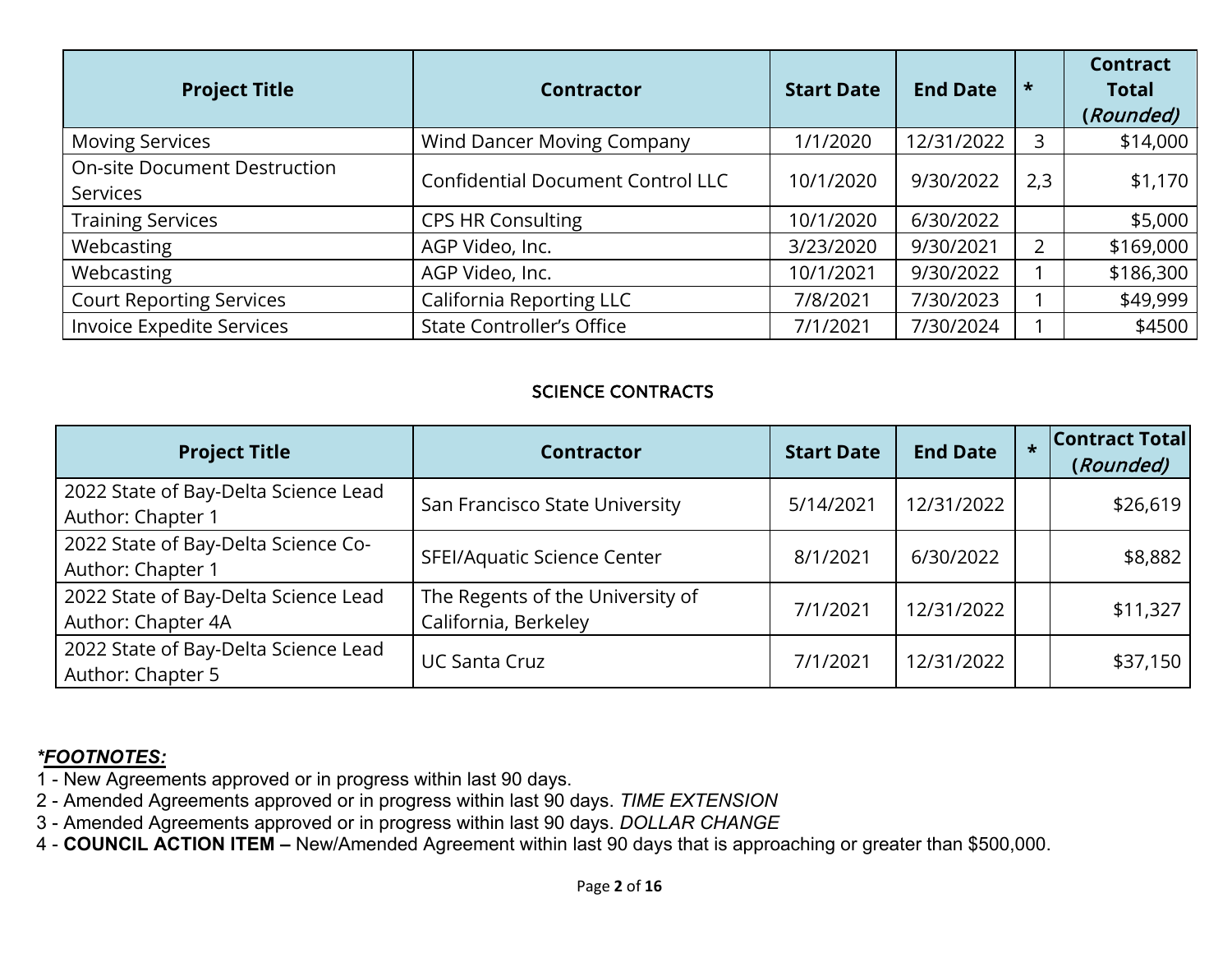| <b>Project Title</b>                                                      | <b>Contractor</b>                    | <b>Start Date</b> | <b>End Date</b> | $\star$ | <b>Contract</b><br><b>Total</b><br>(Rounded) |
|---------------------------------------------------------------------------|--------------------------------------|-------------------|-----------------|---------|----------------------------------------------|
| 2022 State of Bay Delta Science Lead<br>Author: Chapter 6                 | <b>USGS</b>                          | 4/1/2021          | 12/31/2022      |         | \$35,985                                     |
| Academic Coordinator II (Social<br><b>Scientist Extension Specialist)</b> | <b>UC San Diego</b>                  | 3/18/2020         | 4/30/2023       |         | \$430,994                                    |
| Bay-Delta Enterprise Implementation                                       | SFEI/Aquatic Science Center          | 6/1/2017          | 4/30/2022       |         | \$1,472,717                                  |
| Climate Change Project Work Team<br>Leadership                            | <b>USGS</b>                          | 5/1/2020          | 4/30/2023       |         | \$278,490                                    |
| <b>CMSI Joint Symposia</b>                                                | <b>UC Davis</b>                      | 10/15/2021        | 6/30/2024       | 1       | \$225,420                                    |
| Delta Science Fellows Program 2020<br>and State Policy Fellows 2020/2021  | <b>UC San Diego</b>                  | 7/1/2019          | 4/30/2022       |         | \$2,046,222                                  |
| Delta Science Fellows Program 2022<br>and State Policy Fellows 2022/2023  | <b>UC San Diego</b>                  | 11/1/2021         | 10/31/2024      | 1       | \$2,193,208                                  |
| Delta Science Program Proposal<br><b>Solicitation Review Services</b>     | <b>UC San Diego</b>                  | 11/3/2020         | 6/30/2024       |         | \$433,648                                    |
| Delta Science Tracker                                                     | ESSA Technologies, Ltd.              | 5/12/2020         | 4/30/2022       |         | \$449,803                                    |
| Independent Science Board Support<br>and Technical Expertise Services     | <b>UC San Diego</b>                  | 9/1/2021          | 6/30/2024       |         | \$814,570                                    |
| Operation Baseline 2.0                                                    | Virginia Institute of Marine Science | 5/15/2020         | 4/30/2022       |         | \$155,520                                    |
| Operation Baseline 2.0                                                    | <b>USGS</b>                          | 6/29/2020         | 4/30/2022       |         | \$943,645                                    |
| Operation Baseline 2.0                                                    | <b>BSA Environmental Services</b>    | 6/9/2020          | 4/30/2022       |         | \$200,000                                    |
| Otolith juvenile salmonid research                                        | <b>UC Davis</b>                      | 6/24/2020         | 5/31/2022       |         | \$372,910                                    |

- 1 New Agreements approved or in progress within last 90 days.
- 2 Amended Agreements approved or in progress within last 90 days. *TIME EXTENSION*
- 3 Amended Agreements approved or in progress within last 90 days. *DOLLAR CHANGE*
- 4 **COUNCIL ACTION ITEM** New/Amended Agreement within last 90 days that is approaching or greater than \$500,000.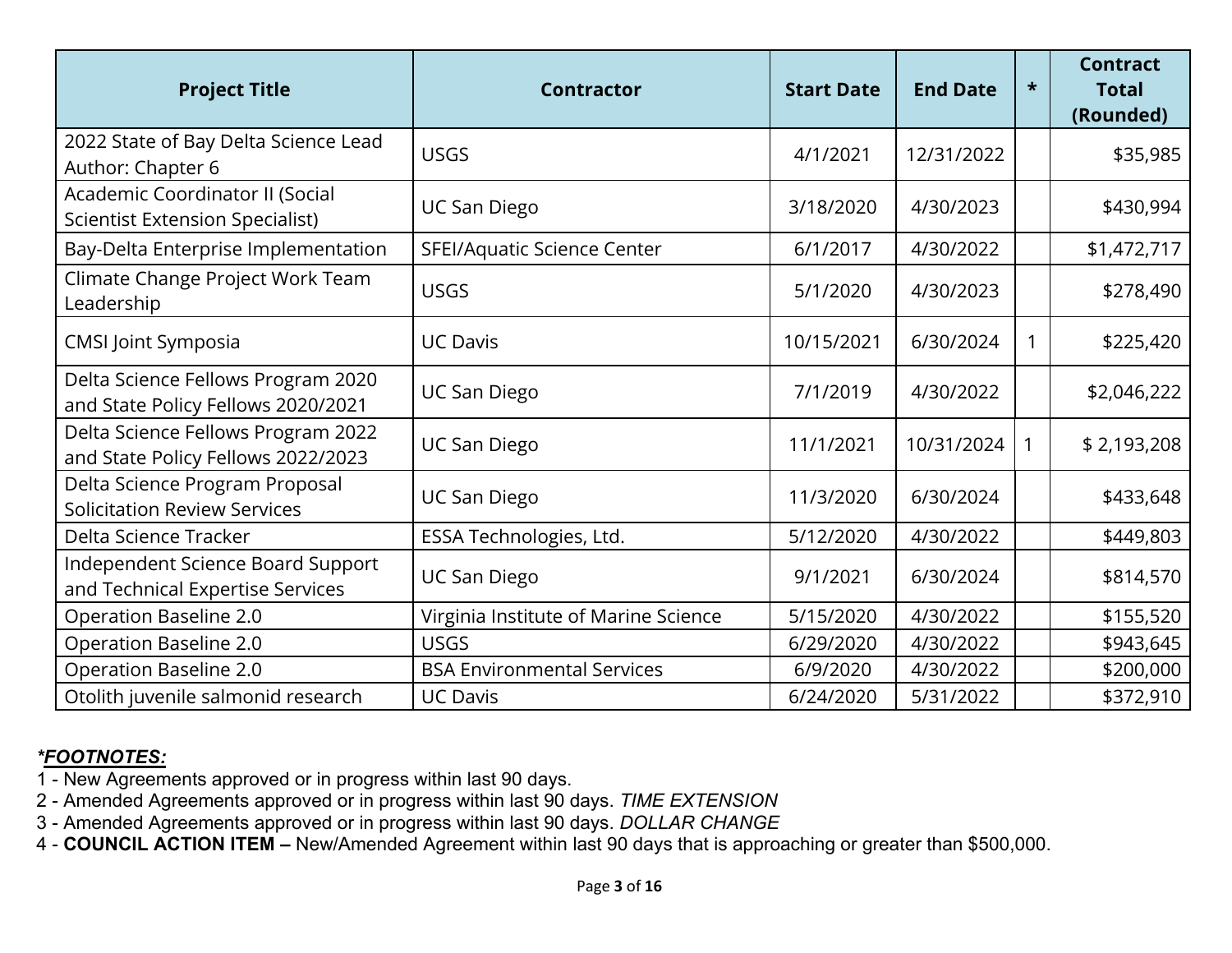| <b>Project Title</b>                                                                                                                         | <b>Contractor</b>                    | <b>Start Date</b> | <b>End Date</b> | $\star$ | <b>Contract</b><br><b>Total</b><br>(Rounded) |
|----------------------------------------------------------------------------------------------------------------------------------------------|--------------------------------------|-------------------|-----------------|---------|----------------------------------------------|
| PSN 18/19 -<br>An Evaluation of Sublethal and Latent<br><b>Pyrethroid Toxicity Across Salinity</b><br><b>Gradient Two Delta Fish Species</b> | <b>Oregon State University</b>       | 6/30/2019         | 12/31/2021      |         | \$494,663                                    |
| PSN 18/19 -<br>An Improved Genomics Tool<br>Characterizing Life History Diversity<br>Promoting Resilience CV Chinook<br>Salmon               | <b>Michigan State University</b>     | 6/30/2019         | 2/28/2022       |         | \$632,909                                    |
| PSN 18/19 -<br>Assessing Sediment Nutrient Storage<br>and Release in the Delta                                                               | <b>USGS</b>                          | 6/30/2019         | 2/1/2022        |         | \$510,974                                    |
| PSN 18/19 -<br>Assessing Sediment Nutrient Storage<br>and Release in the Delta                                                               | <b>UC Davis</b>                      | 6/30/2019         | 2/1/2022        |         | \$178,901                                    |
| PSN 18/19 -<br>Assessing Sediment Nutrient Storage<br>and Release in the Delta                                                               | SFEI/Aquatic Science Center          | 7/1/2019          | 4/30/2022       |         | \$15,924                                     |
| PSN 18/19 -<br>Changes in Organic Carbon and Food<br>Resources in Response to Historical<br>Events in SSJ Delta                              | Virginia Institute of Marine Science | 6/30/2019         | 4/30/2022       |         | \$199,483                                    |

- 1 New Agreements approved or in progress within last 90 days.
- 2 Amended Agreements approved or in progress within last 90 days. *TIME EXTENSION*
- 3 Amended Agreements approved or in progress within last 90 days. *DOLLAR CHANGE*
- 4 **COUNCIL ACTION ITEM** New/Amended Agreement within last 90 days that is approaching or greater than \$500,000.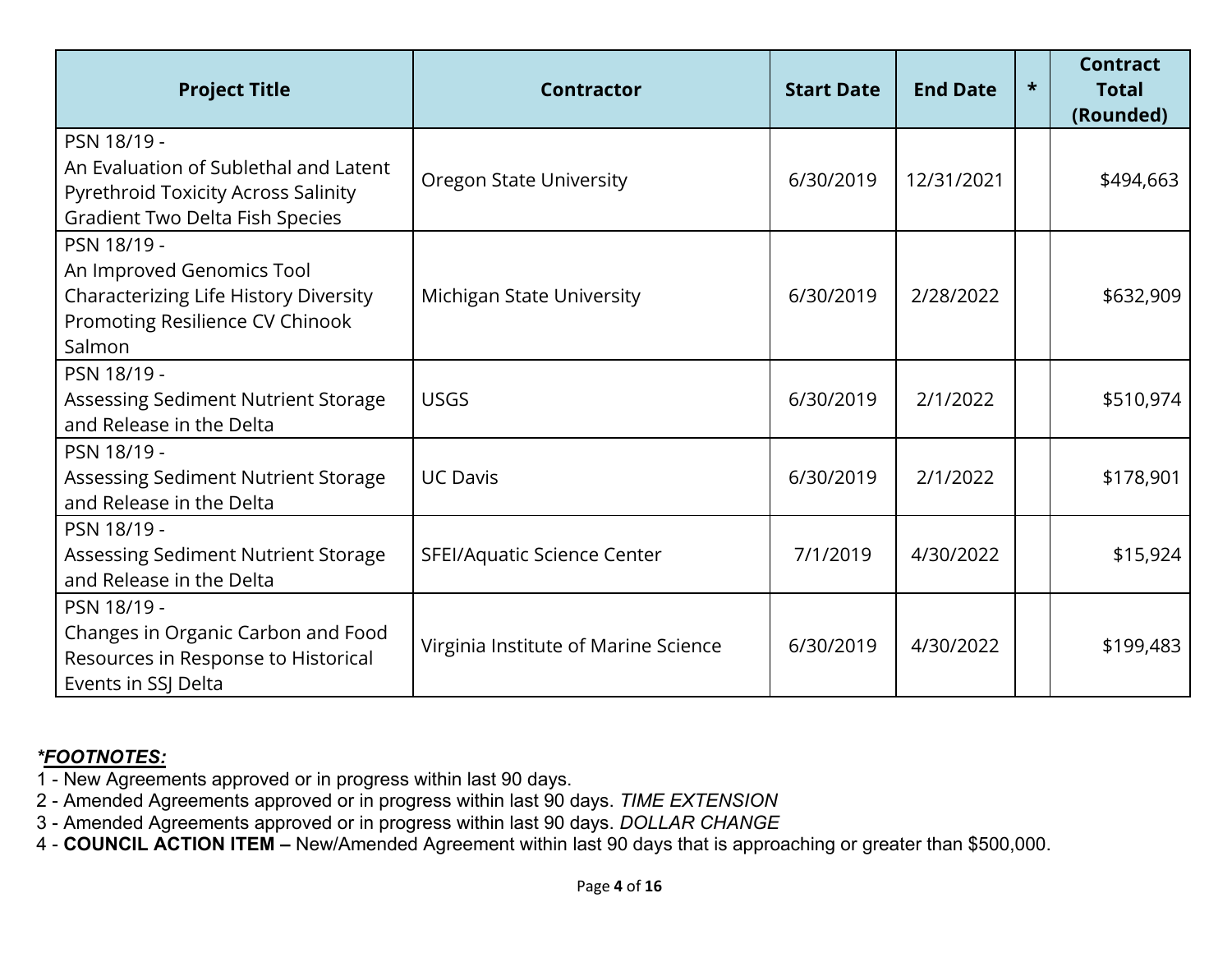| <b>Project Title</b>                                                                                                                | <b>Contractor</b>              | <b>Start Date</b> | <b>End Date</b> | $\star$ | <b>Contract</b><br><b>Total</b><br>(Rounded) |
|-------------------------------------------------------------------------------------------------------------------------------------|--------------------------------|-------------------|-----------------|---------|----------------------------------------------|
| PSN 18/19 -<br><b>Evaluating Juvenile Salmonid</b><br>Behavioral Responses to<br>Hydrodynamic Conditions in SSJ Delta               | <b>State Water Contractors</b> | 6/30/2019         | 4/20/2022       |         | \$445,921                                    |
| PSN 18/19 -<br>Impact of Temperature and<br><b>Contaminants on Chinook Salmon</b><br>Survival: A Multi-Stressor Approach            | <b>NOAA Fisheries</b>          | 8/1/2019          | 6/30/2023       |         | \$478,048                                    |
| PSN 18/19 -<br>Improving Green Sturgeon Population<br><b>Migration and Monitoring</b>                                               | <b>UC Santa Cruz</b>           | 2/1/2020          | 1/31/2022       |         | \$487,440                                    |
| PSN 18/19 -<br>Integrated Science, Management of<br>Nutrient Salt, Mercury Export from SJ<br><b>River Wetland Tributaries Delta</b> | <b>UC Merced</b>               | 6/30/2019         | 4/30/2022       |         | \$863,160                                    |
| PSN 18/19 -<br>Low-cost Satellite Remote Sensing of<br>SSJ Delta Enhance Mapping Invasive<br>and Native Aquatic Vegetation          | <b>UC Davis</b>                | 6/30/2019         | 12/31/2021      |         | \$425,346                                    |
| PSN 18/19 -<br>Next Generation Multi-Hazard Levee<br><b>Risk Assessment</b>                                                         | <b>UC Los Angeles</b>          | 6/30/2019         | 2/1/2022        |         | \$271,182                                    |

- 1 New Agreements approved or in progress within last 90 days.
- 2 Amended Agreements approved or in progress within last 90 days. *TIME EXTENSION*
- 3 Amended Agreements approved or in progress within last 90 days. *DOLLAR CHANGE*
- 4 **COUNCIL ACTION ITEM** New/Amended Agreement within last 90 days that is approaching or greater than \$500,000.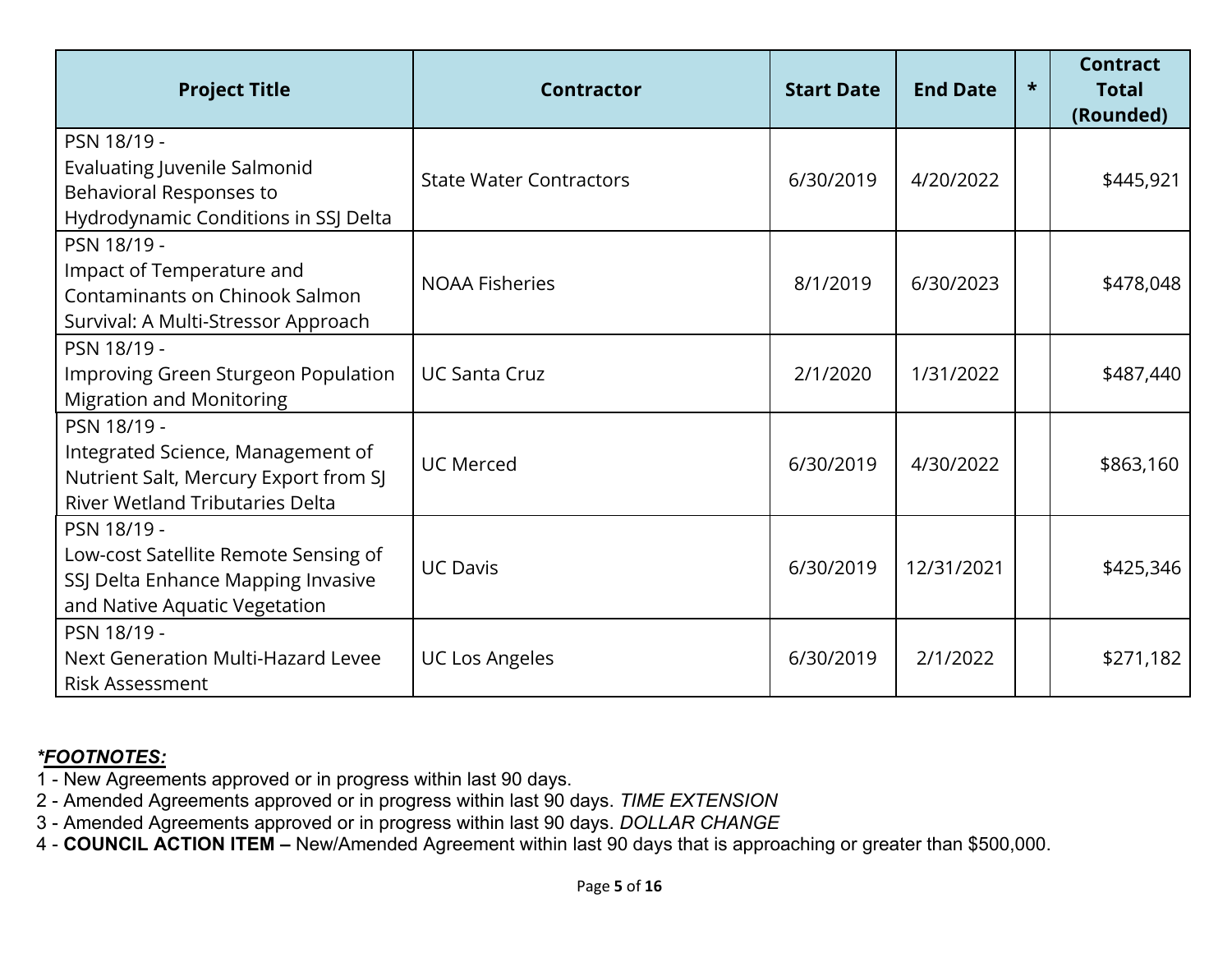| <b>Project Title</b>                                                                                      | <b>Contractor</b>                        | <b>Start Date</b> | <b>End Date</b> | $\star$ | <b>Contract</b><br><b>Total</b><br>(Rounded) |
|-----------------------------------------------------------------------------------------------------------|------------------------------------------|-------------------|-----------------|---------|----------------------------------------------|
| PSN 18/19 -<br>Next Generation Multi-Hazard Levee<br><b>Risk Assessment</b>                               | <b>Bachand and Associates</b>            | 6/30/2019         | 2/1/2022        |         | \$160,431                                    |
| PSN 18/19 -<br>Next Generation Multi-Hazard Levee<br><b>Risk Assessment</b>                               | HydroFocus, Inc.                         | 6/30/2019         | 2/1/2022        |         | \$149,001                                    |
| PSN 18/19 -<br>Next Generation Multi-Hazard Levee<br><b>Risk Assessment</b>                               | Lawrence Berkeley National<br>Laboratory | 6/30/2019         | 2/1/2022        |         | \$250,000                                    |
| PSN 18/19 -<br>Quantifying Contribution of Tidal Flow<br>Variation to survival Juvenile Chinook<br>Salmon | <b>USGS</b>                              | 6/30/2019         | 2/1/2022        |         | \$744,391                                    |
| PSN 18/19 -<br>Quantifying Contribution of Tidal Flow<br>Variation to survival Juvenile Chinook<br>Salmon | Resource Management Associates, Inc.     | 6/30/2019         | 2/1/2022        |         | \$250,235                                    |
| PSN 18/19 -<br>Recreational Hunting Eco Service<br>Restoration Bay-Delta Watershed                        | Santa Clara University                   | 6/30/2019         | 2/28/2022       |         | \$236,377                                    |

- 1 New Agreements approved or in progress within last 90 days.
- 2 Amended Agreements approved or in progress within last 90 days. *TIME EXTENSION*
- 3 Amended Agreements approved or in progress within last 90 days. *DOLLAR CHANGE*
- 4 **COUNCIL ACTION ITEM** New/Amended Agreement within last 90 days that is approaching or greater than \$500,000.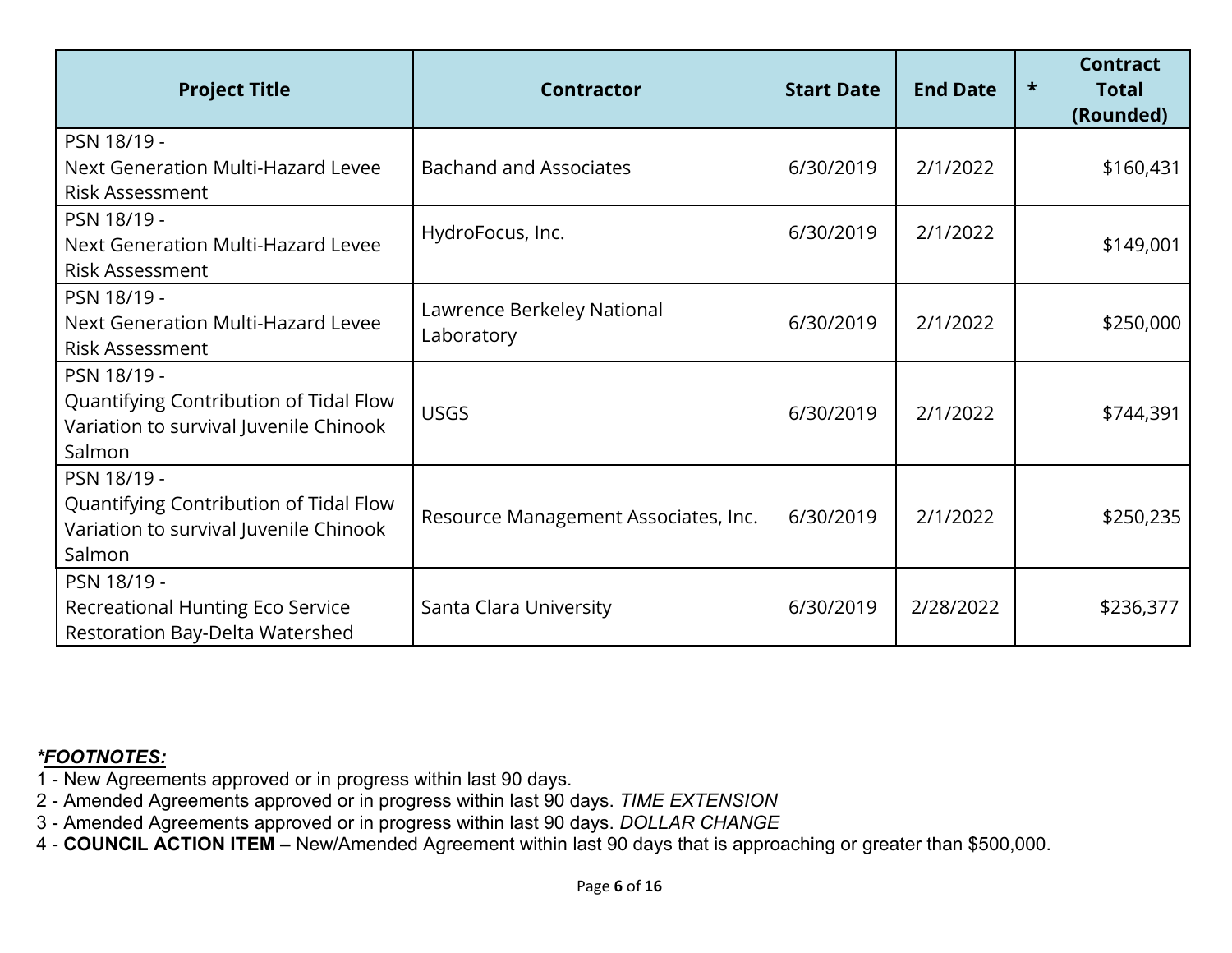| <b>Project Title</b>                                                                                                                                                         | <b>Contractor</b>              | <b>Start Date</b> | <b>End Date</b> | $\star$ | <b>Contract</b><br><b>Total</b><br>(Rounded) |
|------------------------------------------------------------------------------------------------------------------------------------------------------------------------------|--------------------------------|-------------------|-----------------|---------|----------------------------------------------|
| PSN 18/19 -<br>Resolving Contradictions in Foodweb<br><b>Support for Native Pelagic Fishes</b>                                                                               | San Francisco State University | 6/30/2019         | 2/1/2022        |         | \$1,064,896                                  |
| PSN 18/19 -<br>Synchrony of Native Fish Movements:<br>Synthesis Science Toward Adaptive<br>Water Management in CV                                                            | <b>UC Davis</b>                | 6/30/2019         | 4/30/2022       |         | \$742,415                                    |
| PSN 18/19 -<br><b>Tidal Wetland Restoration Bay-Delta</b><br>Region: Developing Tools Measure<br><b>Carbon Sequestration Subsidence</b><br>Reversal, and Climate Resilience  | <b>CSU East Bay</b>            | 6/30/2019         | 2/1/2022        |         | \$980,768                                    |
| PSN 20/21-<br>Comparing the impact of predation on<br>the outmigration mortality of all<br>Central Valley Salmon ecotypes<br>relative to other habitat related<br>covariates | <b>CSU Humboldt</b>            | 11/1/2021         | 12/30/2023      |         | \$251,379                                    |
| PSN 20/21-<br>Estimating Juvenile Production of<br>Spring Chinook Salmon Leaving the<br>Delta                                                                                | Fish Metrics, Inc.             | 10/15/2021        | 2/1/2024        |         | \$76,800                                     |

1 - New Agreements approved or in progress within last 90 days.

2 - Amended Agreements approved or in progress within last 90 days. *TIME EXTENSION*

3 - Amended Agreements approved or in progress within last 90 days. *DOLLAR CHANGE*

4 - **COUNCIL ACTION ITEM –** New/Amended Agreement within last 90 days that is approaching or greater than \$500,000.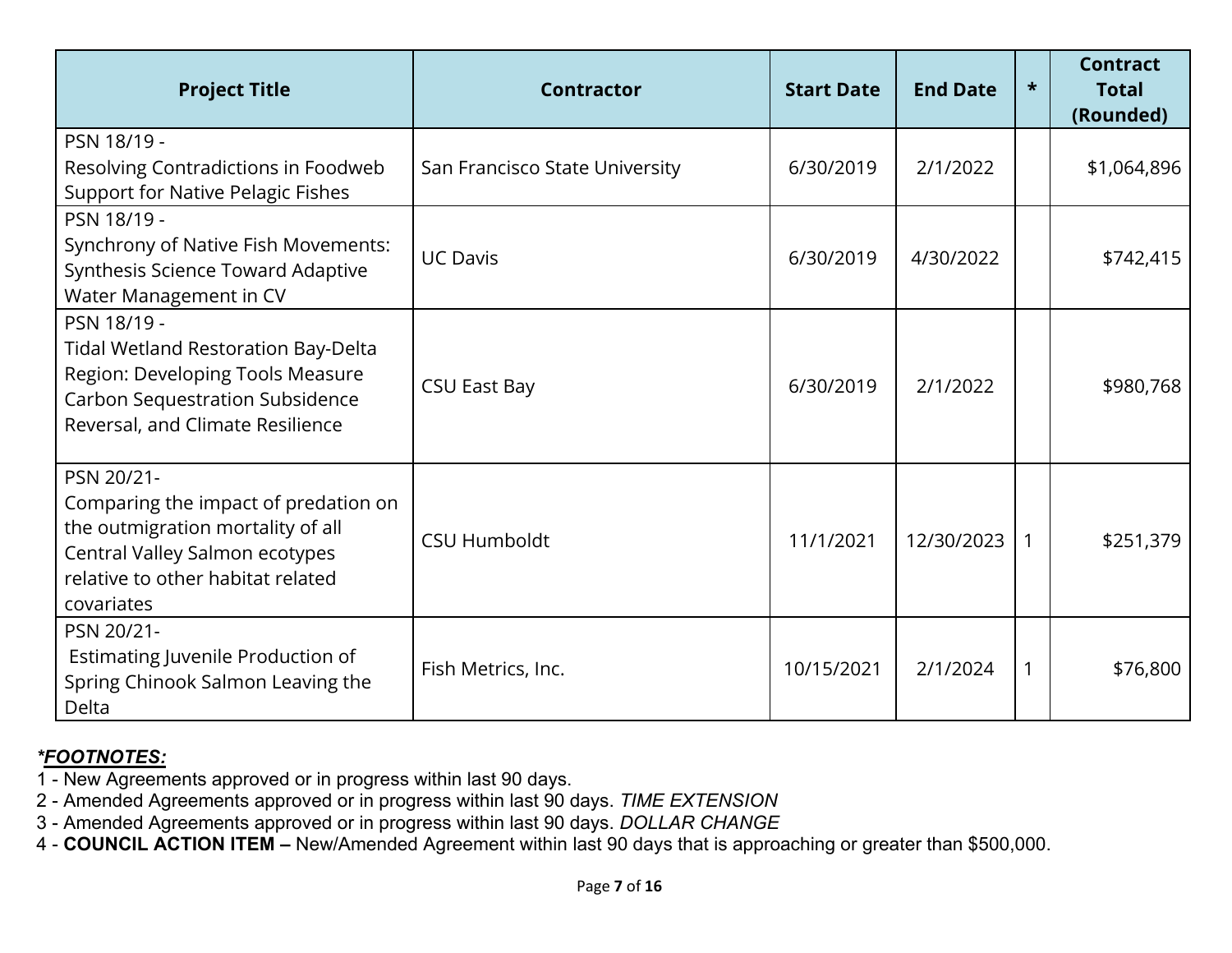| <b>Project Title</b>                                                                                                        | <b>Contractor</b>              | <b>Start Date</b> | <b>End Date</b> | $\star$ | <b>Contract</b><br><b>Total</b><br>(Rounded) |
|-----------------------------------------------------------------------------------------------------------------------------|--------------------------------|-------------------|-----------------|---------|----------------------------------------------|
| PSN 20/21-<br>Estimating Juvenile Production of<br>Spring Chinook Salmon Leaving the<br>Delta                               | <b>USGS</b>                    | 10/15/2021        | 2/1/2024        |         | \$221,959                                    |
| PSN 20/21-<br>Estimating Juvenile Production of<br>Spring Chinook Salmon Leaving the<br>Delta                               | Michigan State University      | 10/1/2021         | 6/30/2023       |         | \$152,267                                    |
| PSN 20/21-<br>From Microbes to Zooplankton, What<br>Defines a Beneficial Wetland?                                           | San Francisco State University | 11/1/2021         | 6/30/2024       |         | \$579,385                                    |
| PSN 20/21-<br>How Delta food webs have changed:<br>Integrating detrital material into the<br>changing Delta food web puzzle | <b>UC Davis</b>                | 10/29/2021        | 6/30/2024       |         | \$240,902                                    |

- 1 New Agreements approved or in progress within last 90 days.
- 2 Amended Agreements approved or in progress within last 90 days. *TIME EXTENSION*
- 3 Amended Agreements approved or in progress within last 90 days. *DOLLAR CHANGE*
- 4 **COUNCIL ACTION ITEM** New/Amended Agreement within last 90 days that is approaching or greater than \$500,000.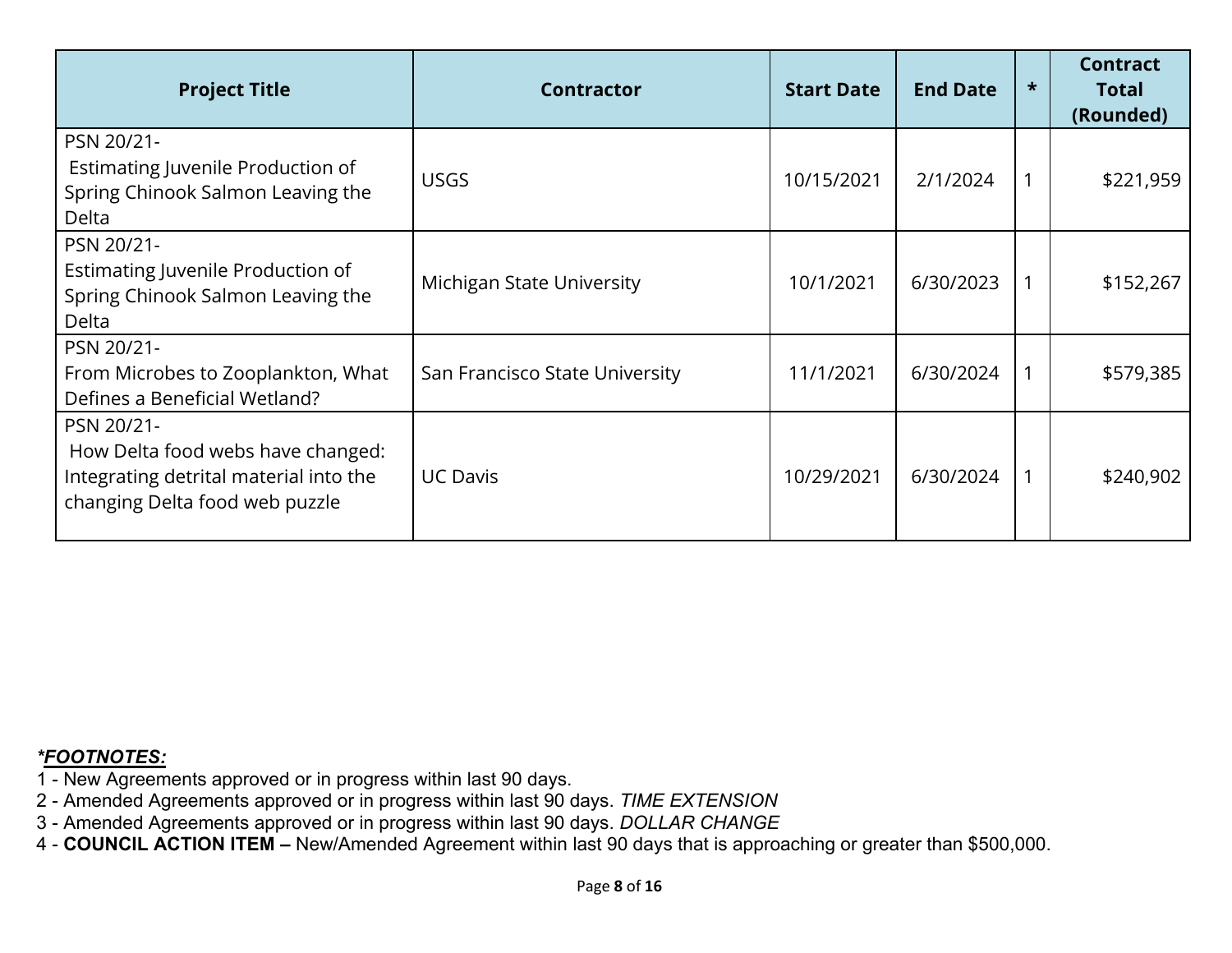| <b>Project Title</b>                                                                                                                                                                                                                     | <b>Contractor</b>      | <b>Start Date</b> | <b>End Date</b> | $\star$ | <b>Contract</b><br>Total<br>(Rounded) |
|------------------------------------------------------------------------------------------------------------------------------------------------------------------------------------------------------------------------------------------|------------------------|-------------------|-----------------|---------|---------------------------------------|
| PSN 20/21-<br>Reorienting to Recovery: Developing<br>an inclusive, landscape scale process<br>for Central Valley Salmonids,<br>prioritizing actions and investments to<br>achieve recovery and minimize<br>community and economic impact | FlowWest, LLC.         | 10/29/2021        | 6/30/2024       |         | \$312,479                             |
| PSN 20/21-<br>Reorienting to Recovery: Developing<br>an inclusive, landscape scale process<br>for Central Valley Salmonids,<br>prioritizing actions and investments to<br>achieve recovery and minimize<br>community and economic impact | <b>Trout Unlimited</b> | 10/29/2021        | 6/30/2024       |         | \$131,981                             |
| PSN 20/21-<br>Reorienting to Recovery: Developing<br>an inclusive, landscape scale process<br>for Central Valley Salmonids,<br>prioritizing actions and investments to<br>achieve recovery and minimize<br>community and economic impact | <b>UC Santa Cruz</b>   | 10/29/2021        | 6/30/2024       |         | \$138,037                             |

- 1 New Agreements approved or in progress within last 90 days.
- 2 Amended Agreements approved or in progress within last 90 days. *TIME EXTENSION*
- 3 Amended Agreements approved or in progress within last 90 days. *DOLLAR CHANGE*
- 4 **COUNCIL ACTION ITEM** New/Amended Agreement within last 90 days that is approaching or greater than \$500,000.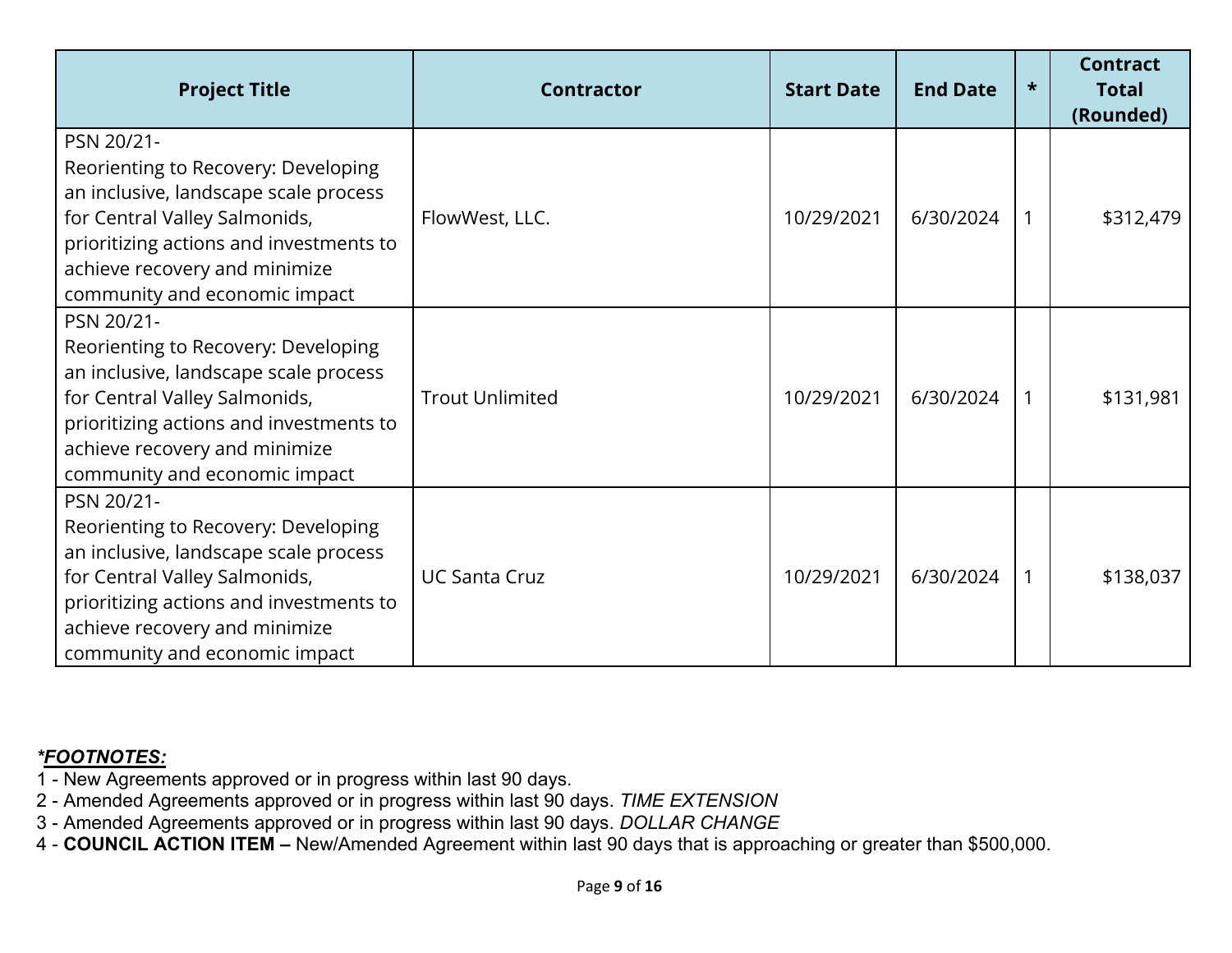| <b>Project Title</b>                                                                                                                                                                                                                     | <b>Contractor</b>                  | <b>Start Date</b> | <b>End Date</b> | $\star$ | <b>Contract</b><br><b>Total</b><br>(Rounded) |
|------------------------------------------------------------------------------------------------------------------------------------------------------------------------------------------------------------------------------------------|------------------------------------|-------------------|-----------------|---------|----------------------------------------------|
| PSN 20/21-<br>Reorienting to Recovery: Developing<br>an inclusive, landscape scale process<br>for Central Valley Salmonids,<br>prioritizing actions and investments to<br>achieve recovery and minimize<br>community and economic impact | Bay.org DBA The Bay Institute      | 10/1/2021         | 6/30/2024       | 1       | \$166,638                                    |
| PSN 20/21-<br>Reorienting to Recovery: Developing<br>an inclusive, landscape scale process<br>for Central Valley Salmonids,<br>prioritizing actions and investments to<br>achieve recovery and minimize<br>community and economic impact | <b>Compass Resource Management</b> | 11/1/2021         | 6/30/2024       | 1       | \$176,694                                    |
| PSN 20/21-<br>Reorienting to Recovery: Developing<br>an inclusive, landscape scale process<br>for Central Valley Salmonids,<br>prioritizing actions and investments to<br>achieve recovery and minimize<br>community and economic impact | Kearns and West                    | 11/1/2021         | 6/30/2024       | 1       | \$450,282                                    |

- 1 New Agreements approved or in progress within last 90 days.
- 2 Amended Agreements approved or in progress within last 90 days. *TIME EXTENSION*
- 3 Amended Agreements approved or in progress within last 90 days. *DOLLAR CHANGE*
- 4 **COUNCIL ACTION ITEM** New/Amended Agreement within last 90 days that is approaching or greater than \$500,000.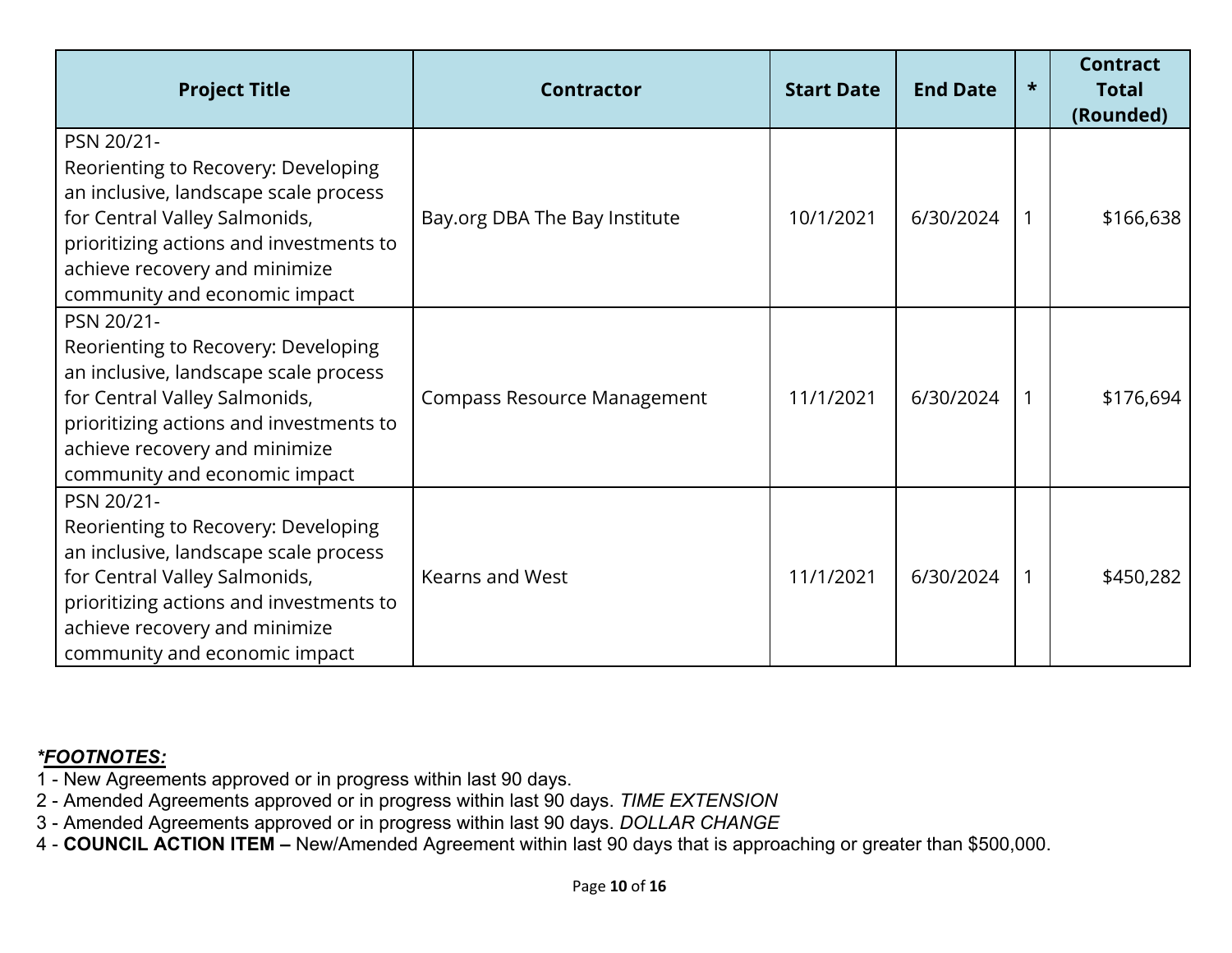| <b>Project Title</b>                                                                                                              | <b>Contractor</b>           | <b>Start Date</b> | <b>End Date</b> | $\star$ | <b>Contract</b><br><b>Total</b><br>(Rounded) |
|-----------------------------------------------------------------------------------------------------------------------------------|-----------------------------|-------------------|-----------------|---------|----------------------------------------------|
| PSN 20/21-<br>Standard Operating Procedure for<br>Diagnosing and<br>Addressing Predator Detections in<br>Salmon Telemetry Data    | <b>USGS</b>                 | 10/1/2021         | 4/1/2024        | 1       | \$241,591                                    |
| PSN 20/21-<br>Standard Operating Procedure for<br>Diagnosing and Addressing Predator<br>Detections in Salmon Telemetry Data       | University of Washington    | 10/1/2021         | 2/1/2024        | 1       | \$292,856                                    |
| PSN 20/21-<br>Suisun Landscapes: historical ecology,<br>functional metrics,<br>and community priorities for<br>landscape planning | SFEI/Aquatic Science Center | 10/29/2021        | 4/1/2024        | 1       | \$699,987                                    |
| PSN 20/21-<br>Suisun Marsh Phragmites<br>Socioecological Study                                                                    | <b>Purdue University</b>    | 10/15/2021        | 6/30/2024       | 1       | \$209,881                                    |
| PSN 20/21-<br>Suisun Marsh Phragmites<br>Socioecological Study                                                                    | Utah State University       | 10/15/2021        | 6/30/2024       | 1       | \$319,652                                    |

- 1 New Agreements approved or in progress within last 90 days.
- 2 Amended Agreements approved or in progress within last 90 days. *TIME EXTENSION*
- 3 Amended Agreements approved or in progress within last 90 days. *DOLLAR CHANGE*
- 4 **COUNCIL ACTION ITEM** New/Amended Agreement within last 90 days that is approaching or greater than \$500,000.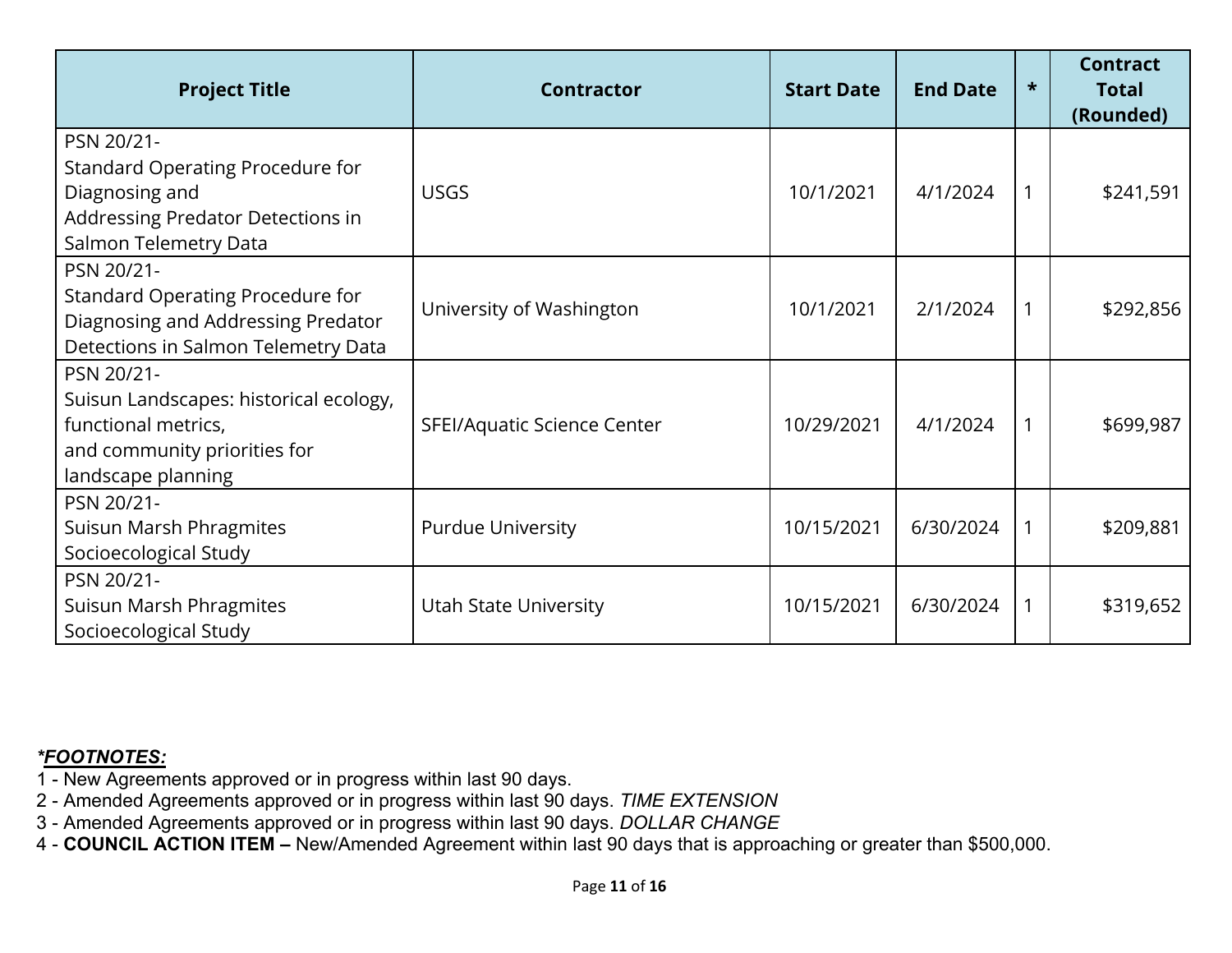| <b>Project Title</b>                                                                                                                                                                                                                       | <b>Contractor</b>       | <b>Start Date</b> | <b>End Date</b> | $\star$ | <b>Contract</b><br><b>Total</b><br>(Rounded) |
|--------------------------------------------------------------------------------------------------------------------------------------------------------------------------------------------------------------------------------------------|-------------------------|-------------------|-----------------|---------|----------------------------------------------|
| PSN 20/21-<br>Towards Quantifying the Effects of<br>Climate Change and Sea Level Rise on<br>Carbon Accretion by Tidal and Non-<br>Tidal Wetlands Exposed to a Range of<br>Salinity along the San Francisco Bay<br><b>Estuary and Delta</b> | <b>UC Berkeley</b>      | 9/1/2021          | 2/1/2024        |         | \$695,422                                    |
| Remote sensing of the Sacramento-<br>San Joaquin Delta to enhance mapping<br>for invasive and native aquatic plant<br>species                                                                                                              | <b>UC Davis</b>         | 10/20/2020        | 06/30/2022      |         | \$329,910                                    |
| Reproducible Research Techniques for<br><b>Synthesis: Facilitated Training</b>                                                                                                                                                             | <b>UC Santa Barbara</b> | 6/30/2020         | 5/31/2022       |         | \$177,407                                    |
| San Francisco Estuary and Watershed<br>Science Journal-2020                                                                                                                                                                                | <b>UC Davis</b>         | 7/1/2020          | 6/30/2022       |         | \$884,329                                    |
| <b>SBDS Editorial Board member</b>                                                                                                                                                                                                         | Cliff Dahm              | 8/19/2020         | 4/30/2022       |         | \$41,316                                     |
| Science Communication Support for<br>the Bay-Delta Estuary Science<br>Enterprise                                                                                                                                                           | Maven's Notebook        | 12/7/2020         | 6/30/2023       |         | \$157,500                                    |
| Science for adaptive management of<br>juvenile spring-run Chinook San<br>Joaquin River                                                                                                                                                     | <b>UC Davis</b>         | 10/9/2020         | 2/1/2023        |         | \$522,829                                    |

- 1 New Agreements approved or in progress within last 90 days.
- 2 Amended Agreements approved or in progress within last 90 days. *TIME EXTENSION*
- 3 Amended Agreements approved or in progress within last 90 days. *DOLLAR CHANGE*
- 4 **COUNCIL ACTION ITEM** New/Amended Agreement within last 90 days that is approaching or greater than \$500,000.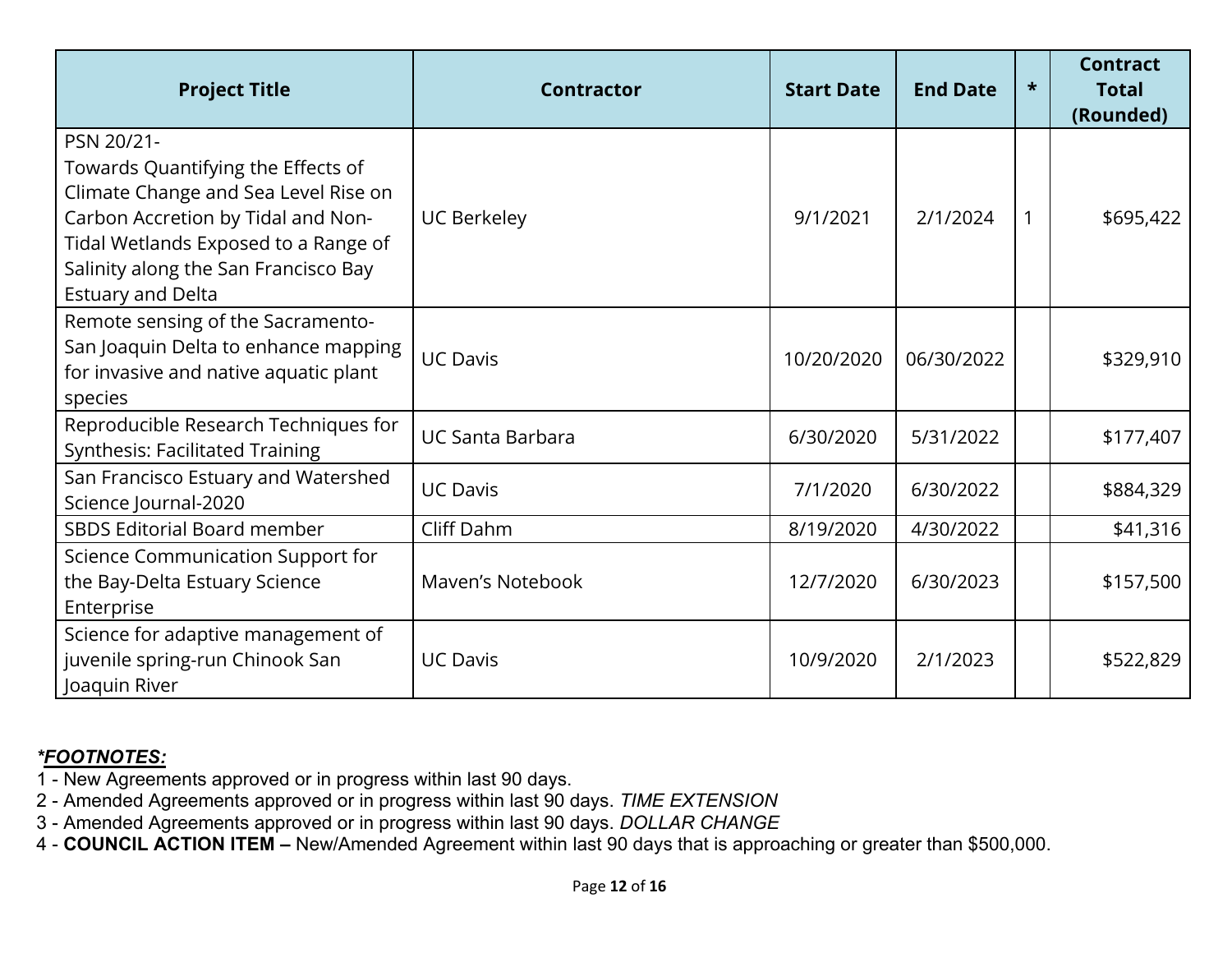| <b>Project Title</b>                                                                                                  | <b>Contractor</b>                   | <b>Start Date</b> | <b>End Date</b> | $\star$ | <b>Contract</b><br><b>Total</b><br>(Rounded) |
|-----------------------------------------------------------------------------------------------------------------------|-------------------------------------|-------------------|-----------------|---------|----------------------------------------------|
| Synthesis of juvenile salmon growth,<br>condition and Delta habitat use among<br>extreme hydrologic conditions (2020- | <b>UC Davis</b>                     |                   |                 |         |                                              |
| 2022)                                                                                                                 |                                     | 6/18/2020         | 5/31/2022       |         | \$372,910                                    |
| <b>Science Writing Summarizing</b><br>Symposium on Ecosystems Thresholds                                              | Erik Grijalva                       | 10/14/2019        | 6/30/2022       |         | \$7,000                                      |
| Science Writing Summarizing the eDNA<br>Symposium                                                                     | Raman Nagarajan                     | 1/15/2020         | 4/30/2022       |         | \$7,000                                      |
| Science Partnership to Support the San<br><b>Francisco Estuary</b>                                                    | Association of Bay Area Governments | 2/2/2021          | 6/30/2023       |         | \$946,246                                    |
| Thiamine Deficiency Research in CV<br>Chinook Salmon                                                                  | <b>UC Davis</b>                     | 10/06/2020        | 4/30/2022       |         | \$389,829                                    |

### PLANNING CONTRACTS

| <b>Project Title</b>                                   | <b>Contractor</b>                  | <b>Start Date</b> | <b>End Date</b> | <b>Contract</b><br><b>Total</b> |
|--------------------------------------------------------|------------------------------------|-------------------|-----------------|---------------------------------|
| Civic Spark Fellow                                     | <b>Local Government Commission</b> | 9/3/2020          | 9/2/2021        | \$31,500                        |
| Delta Adapts Community Engagement                      | Fathers & Families of San Joaquin  | 2/25/2021         | 6/30/2021       | \$3,000                         |
| Delta Plan Amendments -- see Task<br>Orders (TO) below | Stantec Consulting Services, Inc.  | 6/30/2016         | 12/31/2021      | \$6,010,000                     |

- 1 New Agreements approved or in progress within last 90 days.
- 2 Amended Agreements approved or in progress within last 90 days. *TIME EXTENSION*
- 3 Amended Agreements approved or in progress within last 90 days. *DOLLAR CHANGE*
- 4 **COUNCIL ACTION ITEM** New/Amended Agreement within last 90 days that is approaching or greater than \$500,000.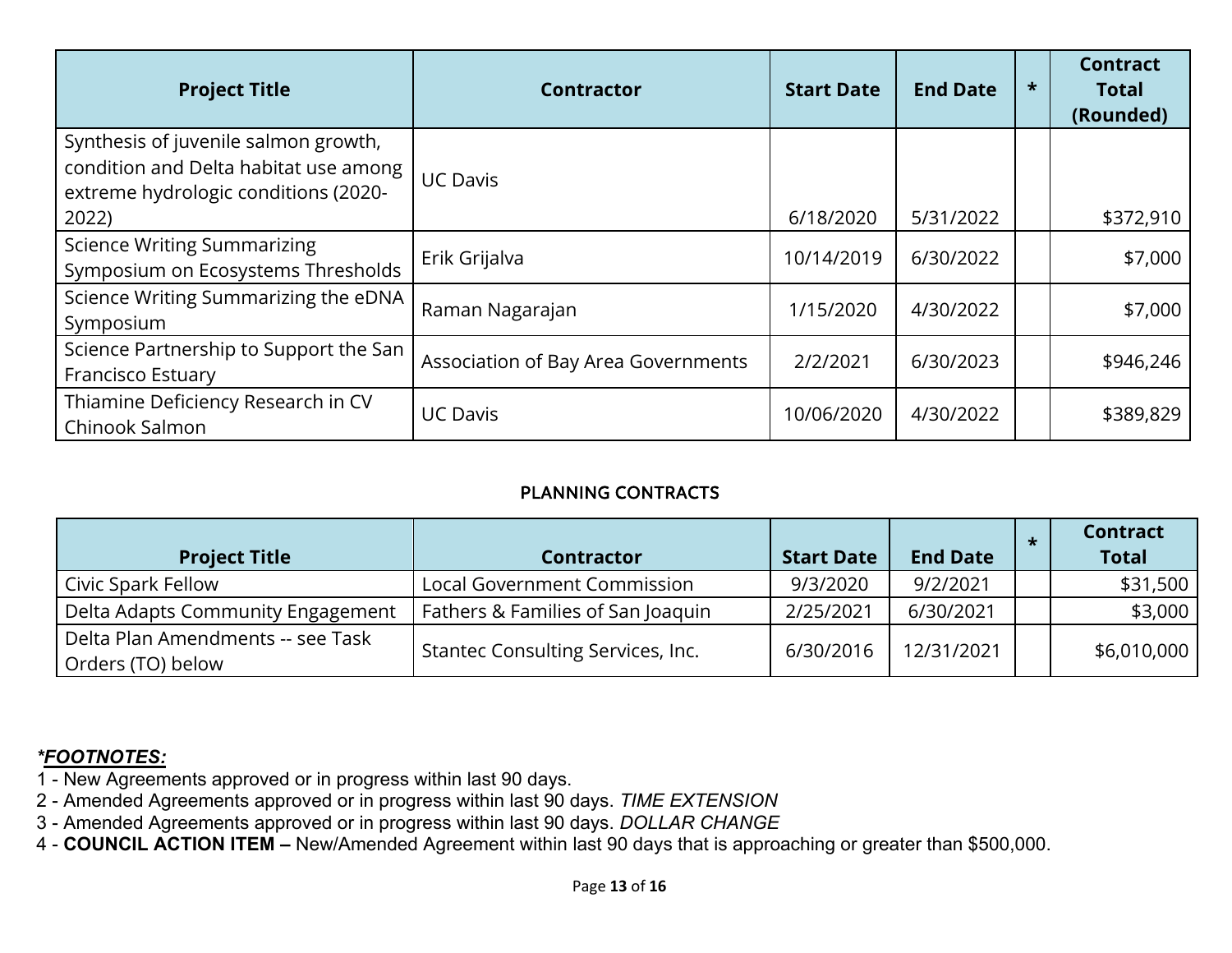| <b>Project Title</b>                                                                                       | <b>Contractor</b>                 | <b>Start Date</b> | <b>End Date</b> | $\star$ | <b>Contract</b><br><b>Total</b> |
|------------------------------------------------------------------------------------------------------------|-----------------------------------|-------------------|-----------------|---------|---------------------------------|
| TO#1 - Strategic Plan Development for<br>Water Storage, Conveyance &<br>Operations                         | Stantec Consulting Services, Inc. | 7/29/2016         | 6/30/2017       |         | \$146,010                       |
| TO#2 - Project Management and<br>Coordination                                                              | Stantec Consulting Services, Inc. | 6/27/2016         | 3/31/2021       |         | \$545,295                       |
| TO#3 - CEQA for Delta Plan<br>Amendments                                                                   | Stantec Consulting Services, Inc. | 1/01/2017         | 6/30/2018       |         | \$1,982,934                     |
| TO#4 - Conveyance, Storage Systems &<br>Operations of Both Delta Plan<br>Amendment                         | Stantec Consulting Services, Inc. | 1/01/2017         | 3/31/2018       |         | \$198,176                       |
| TO#5 - Support for the Delta Plan<br>Amendment to Ch 4-Protect, Restore<br>and Enhance the Delta Ecosystem | Stantec Consulting Services, Inc. | 10/16/2017        | 3/31/2021       |         | \$856,818                       |
| TO#6 - CEQA for the Delta Plan<br>Amendment to Ch 4-Protect, Restore<br>and Enhance the Delta Ecosystem    | Stantec Consulting Services, Inc. | 5/01/2018         | 12/31/2021      |         | \$1,179,369                     |
| TO#7 - Support for Delta Plan<br><b>Amendments Rulemaking Process</b>                                      | Stantec Consulting Services, Inc. | 6/01/2018         | 12/31/2021      |         | \$431,869                       |
| TO#8 - 5 Year DP Review                                                                                    | Stantec Consulting Services, Inc. | 6/01/2018         | 12/31/2019      |         | \$349,950                       |
| TO#9 - Delta Levees Analysis Update                                                                        | Stantec Consulting Services, Inc. | 4/1/2020          | 3/31/2021       |         | \$317,736                       |
| <b>Task Order Totals:</b>                                                                                  |                                   |                   |                 |         | \$6,008,167                     |

- 1 New Agreements approved or in progress within last 90 days.
- 2 Amended Agreements approved or in progress within last 90 days. *TIME EXTENSION*
- 3 Amended Agreements approved or in progress within last 90 days. *DOLLAR CHANGE*
- 4 **COUNCIL ACTION ITEM** New/Amended Agreement within last 90 days that is approaching or greater than \$500,000.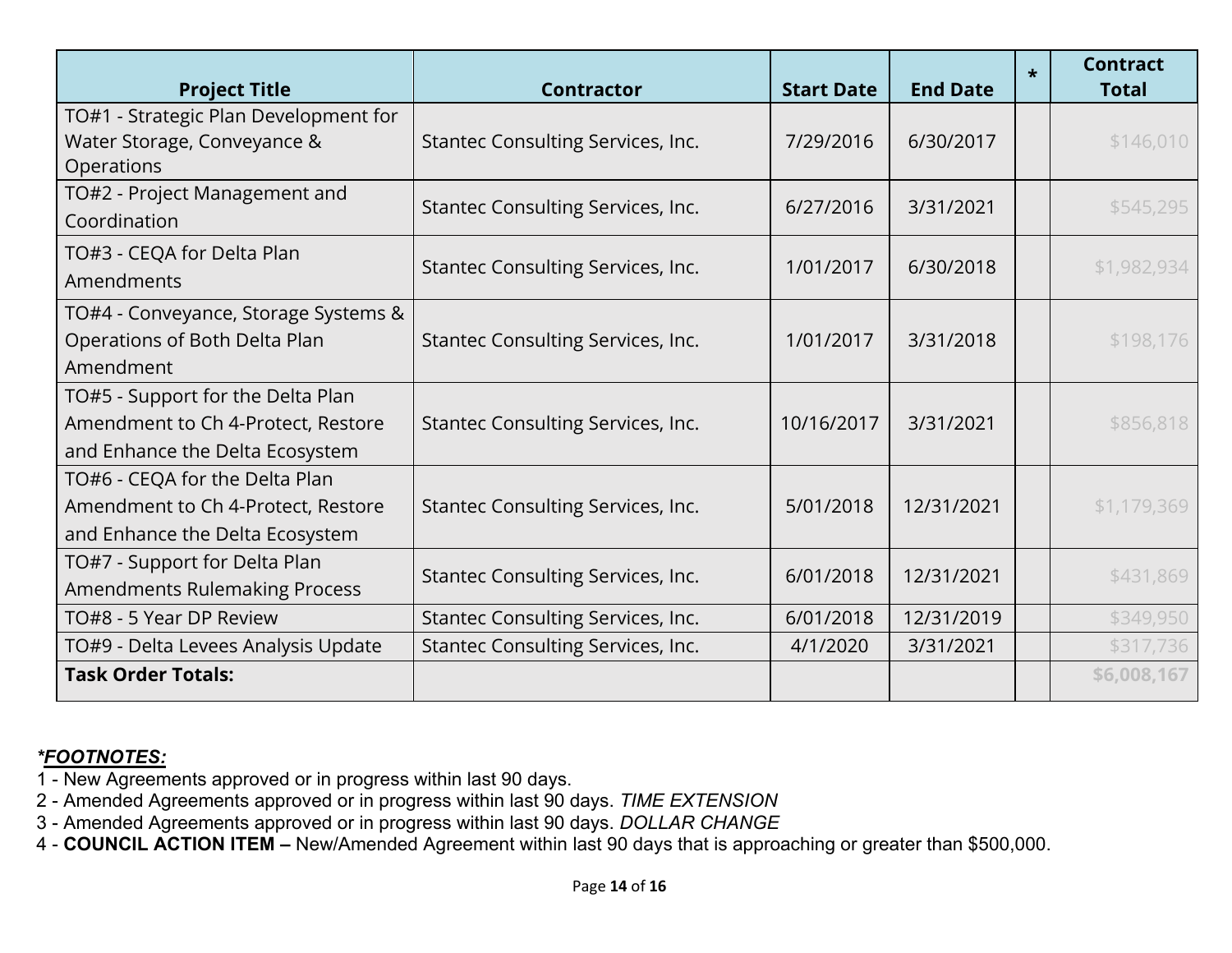| <b>Project Title</b>                  | <b>Contractor</b>                    | <b>Start Date</b> | <b>End Date</b> | $\star$ | <b>Contract</b><br><b>Total</b> |
|---------------------------------------|--------------------------------------|-------------------|-----------------|---------|---------------------------------|
| <b>Climate Change Vulnerability</b>   |                                      |                   |                 |         | \$830,000                       |
| Assessment (TO) below                 | <b>AECOM</b>                         | 6/30/2018         | 6/30/2023       |         |                                 |
| TO#1 - Project Scope and Organization | <b>AECOM</b>                         | 7/01/2018         | 6/30/2019       |         | \$100,601                       |
| TO#2 - Vulnerability Assessment       |                                      |                   |                 |         | \$308,860                       |
| Support                               | <b>AECOM</b>                         | 7/01/2019         | 6/30/2020       |         |                                 |
| TO#2 - Amendment 1                    | <b>AECOM</b>                         | 11/4/2019         | 6/30/2020       |         | \$77,993                        |
| TO#2 - Amendment 2                    | <b>AECOM</b>                         | 4/8/2020          | 6/30/2020       |         | \$105,501                       |
| TO#2 - Amendment 2                    | <b>AECOM</b>                         | 4/8/2020          | 3/31/2021       |         | \$17,767                        |
| TO#3                                  | <b>AECOM</b>                         | 10/1/2021         | 6/30/2023       |         | \$219,278                       |
| <b>Task Order Totals:</b>             |                                      |                   |                 |         | \$610,722                       |
| EJ Expert content development and     | Sacramento Regional Coalition to End |                   |                 |         | \$9,600                         |
| reviewer for EJ Issue Paper           | Homelessness                         | 10/1/2021         | 9/30/2022       |         |                                 |
| EJ Expert content development and     | Little Manila Foundation             |                   |                 |         | \$9,971                         |
| reviewer for EJ Issue Paper           |                                      | 10/1/2021         | 9/30/2022       |         |                                 |
| EJ Expert content development and     | Restore the Delta                    |                   |                 |         | \$9,758                         |
| reviewer for EJ Issue Paper           |                                      | 10/1/2021         | 9/30/2022       |         |                                 |
| Sea Level Rise Modeling               | San Francisco State University       | 7/27/2020         | 6/30/2022       |         | 50,000                          |

- 1 New Agreements approved or in progress within last 90 days.
- 2 Amended Agreements approved or in progress within last 90 days. *TIME EXTENSION*
- 3 Amended Agreements approved or in progress within last 90 days. *DOLLAR CHANGE*
- 4 **COUNCIL ACTION ITEM** New/Amended Agreement within last 90 days that is approaching or greater than \$500,000.